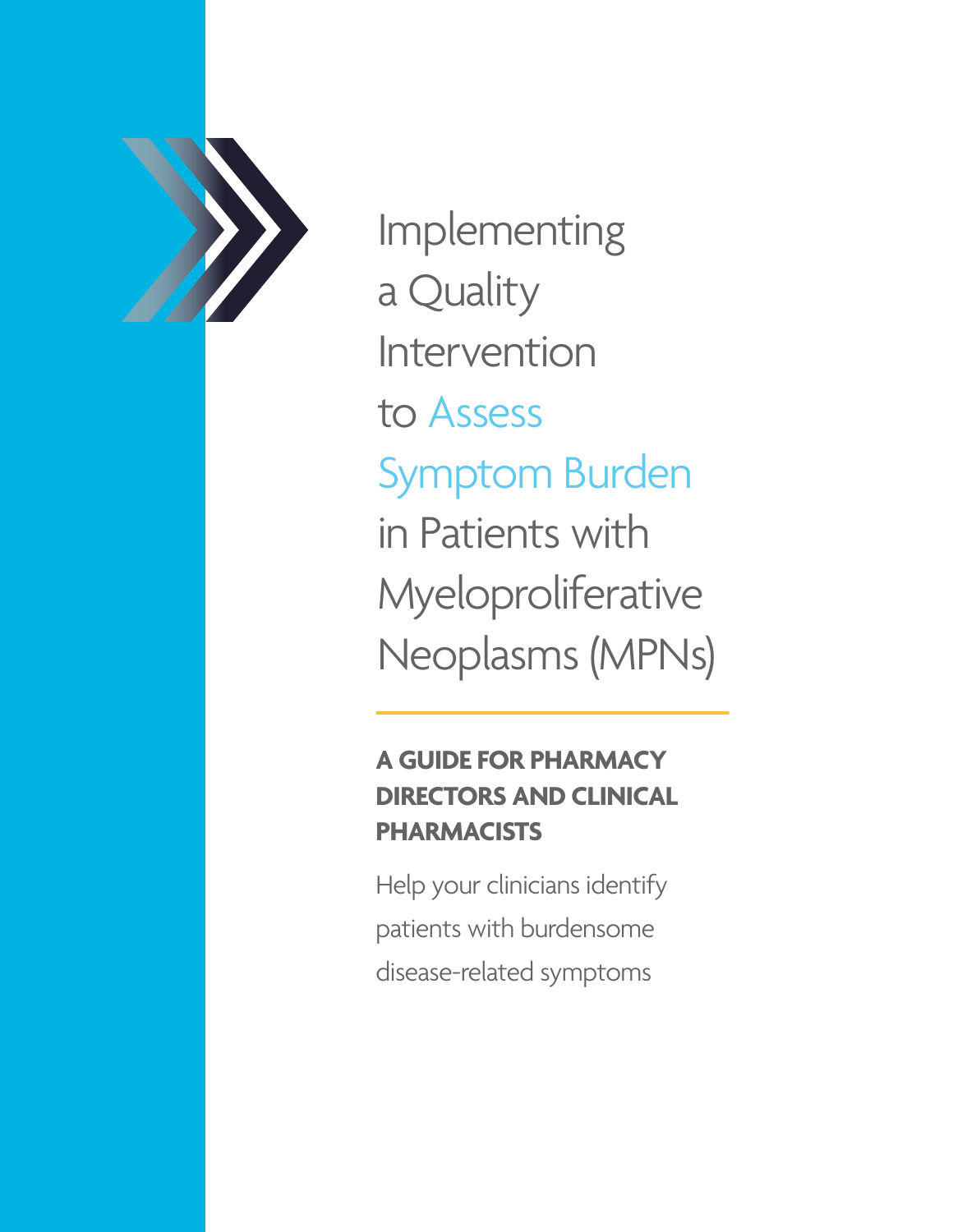### Patients with MPNs often have burdensome disease-related symptoms



**Disease-Associated Symptoms in**  Patients with MPNs (N = 1425)<sup>1,a</sup>

 $\blacksquare$  Numerous studies have demonstrated the burden of disease-related symptoms, such as fatigue, night sweats, itching, and bone pain in patients with MPNs<sup>1-3</sup>

- $\blacksquare$  In a prospective study of symptom burden in patients with MPNs, the majority of patients reported multiple symptoms<sup>1,a</sup>
	- Fatigue carried the highest symptom intensity in patient ratings of symptom severity
	- 68% of patients were currently receiving cytoreductive therapy, most commonly hydroxyurea

MPN-related symptoms may and express them bersist even in patients. MPN-related s persist even in patients receiving active therapy.

### **MPN-related symptoms may impact quality of life**

- $\blacksquare$  In a survey of patients with MPNs, many respondents reported that their MPN-related symptoms reduced their quality of life (MF, 81%; PV, 66%; ET, 57%)<sup>3,b</sup>
- $\blacksquare$  This study highlights the importance of using surveys or questionnaires, or similar systematic approaches—to accurately capture patient-reported disease burden on a regular basis<sup>3</sup>





#### Symptoms of MPNs may increase over time, which is indicative of the progressive nature of these blood cancers.<sup>1,4</sup>

a This prospective study included 1433 patients with MPNs who were queried on the 10 symptoms from the MPN-SAF TSS—worst fatigue, concentration problems, early satiety, inactivity, night sweats, itching, bone pain, abdominal discomfort, weight loss, and fever—scored on a scale of 0 (absent/as good as it can be) to 10 (worst imaginable/as bad as it can be).

**bThe MPN Landmark Survey, funded by Incyte Corporation, was a web-based questionnaire composed of 65 multiple-choice questions intended to help evaluate the patient** disease burden in the MPN disease setting. A total of 813 patients in the US with a previous diagnosis of MF, PV, or ET completed the survey (MF, n = 207; PV, n = 380; ET, n = 226).<sup>3</sup>

Pata reflect the percentages of patient respondents who did not select each symptom in response to the question, "Which of these symptoms do you believe are the result of path in the symptoms do you believe are the result your MPN?" Data are from all respondents who reported experiencing each symptom (excluding those who had missing data).5 d Patients with MF and ET had night sweats, and patients with PV had day or night sweats.<sup>5</sup>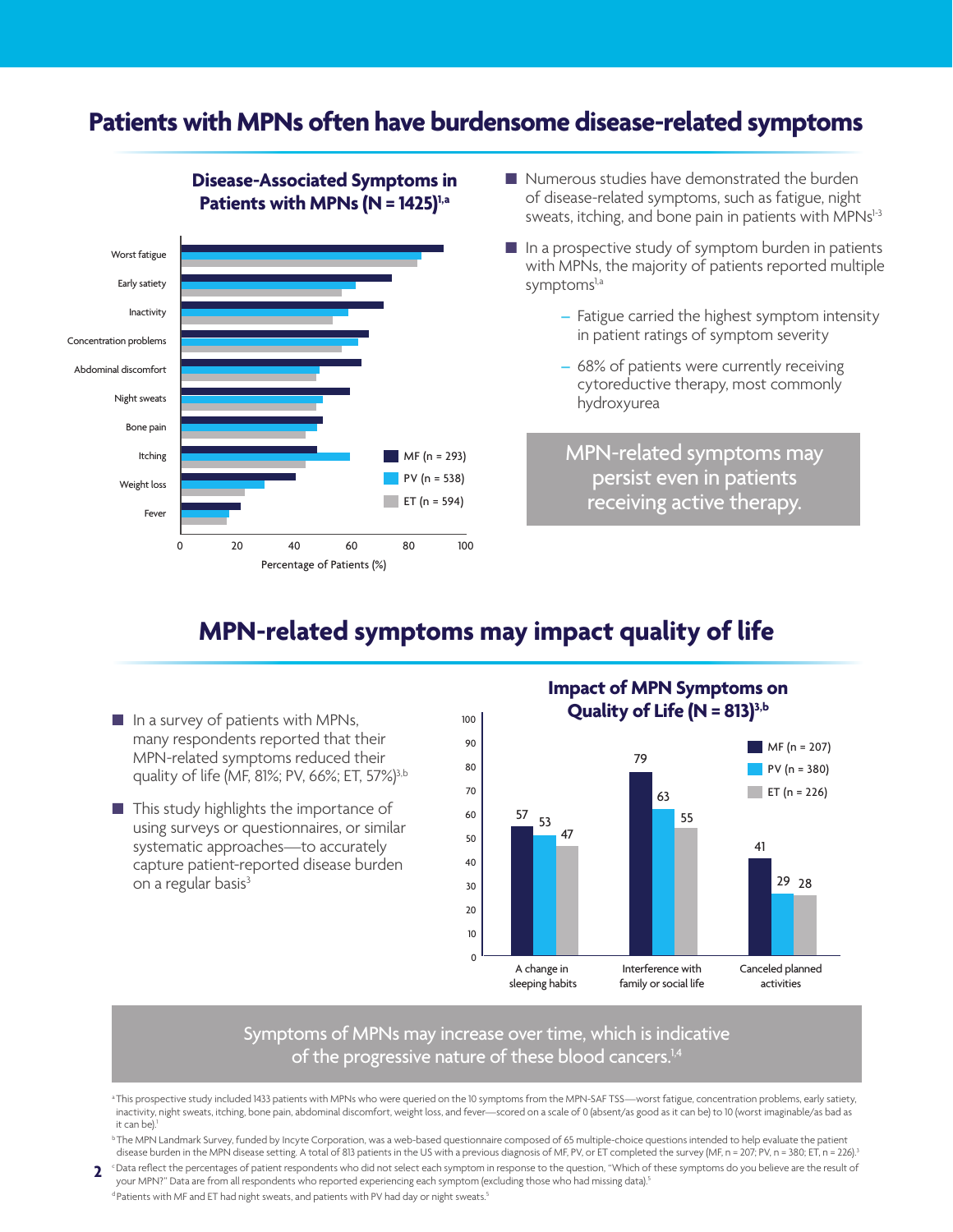### **Proactive symptom assessment is an important component of patient monitoring**

**NCCN Clinical Practice Guidelines in Oncology (NCCN Guidelines®)**  recommend assessing symptoms at baseline and monitoring symptom status (stable, improved, or worsening) during the course of treatment.<sup>6</sup> A progressive increase in symptom burden could be a sign of disease progression.

### **However, patients with MPNs may not recognize their symptoms are related to their cancer**

Asking patients with MPNs contextual questions, such as these examples below, may help them recognize and express their symptom burden.



Using an MPN-specific symptom assessment form, such as the MPN-10 (MPN-SAF TSS),<sup>1</sup> can be helpful to clinicians caring for patients with MPNs. The NCCN Guidelines® recommend using the MPN-10 form for the assessment of symptom burden at baseline and monitoring symptom status during the course of treatment.<sup>6</sup> This form can be provided to patients as part of the intake process, and then used to document symptom severity in the patient's EHR over time.

Proactive symptom assessment at baseline as part of the intake process and regularly during treatment can be incorporated into an MPN quality initiative. A progressive increase in symptoms should prompt the medically integrated team to evaluate the patient more closely

EHR, electronic health record; ET, essential thrombocythemia; MF, myelofibrosis; MPN, myeloproliferative neoplasm; MPN-SAF TSS, Myeloproliferative Neoplasm Symptom Assessment Form Total Symptom Score (MPN-10); NCCN, National Comprehensive Cancer Network; PV, polycythemia vera. **References: 1.** Emanuel RM, Dueck AC, Geyer HL, et al. *J Clin Oncol.* 2012;30(33):4098-4103. **2.** Geyer H, Scherber R, Kosiorek H, et al. *J Clin Oncol*. 2016;34(2):151-159. **3.** Mesa R, Miller CB, Thyne M, et al. *BMC Cancer.* 2016;16:167. **4.** Geyer H, Mesa RA. *Curr Hematol Malig Rep*. 2017;12(5):381-388. **5.** Mesa RA, Miller CB, Thyne M, et al. *Cancer*. 2017;123(3): 449-458. **6.** Referenced with permission from the NCCN Clinical Practice Guidelines in Oncology (NCCN Guidelines®) for Myeloproliferative Neoplasms V.2.2019. ©National Comprehensive Cancer Network, Inc 2018. All rights reserved. Accessed April 2, 2019. To view the most recent and complete version of the guideline, go online to NCCN.org. NCCN makes no warranties of any kind whatsoever regarding their content, use or application and disclaims any responsibility for their application or use in any way.